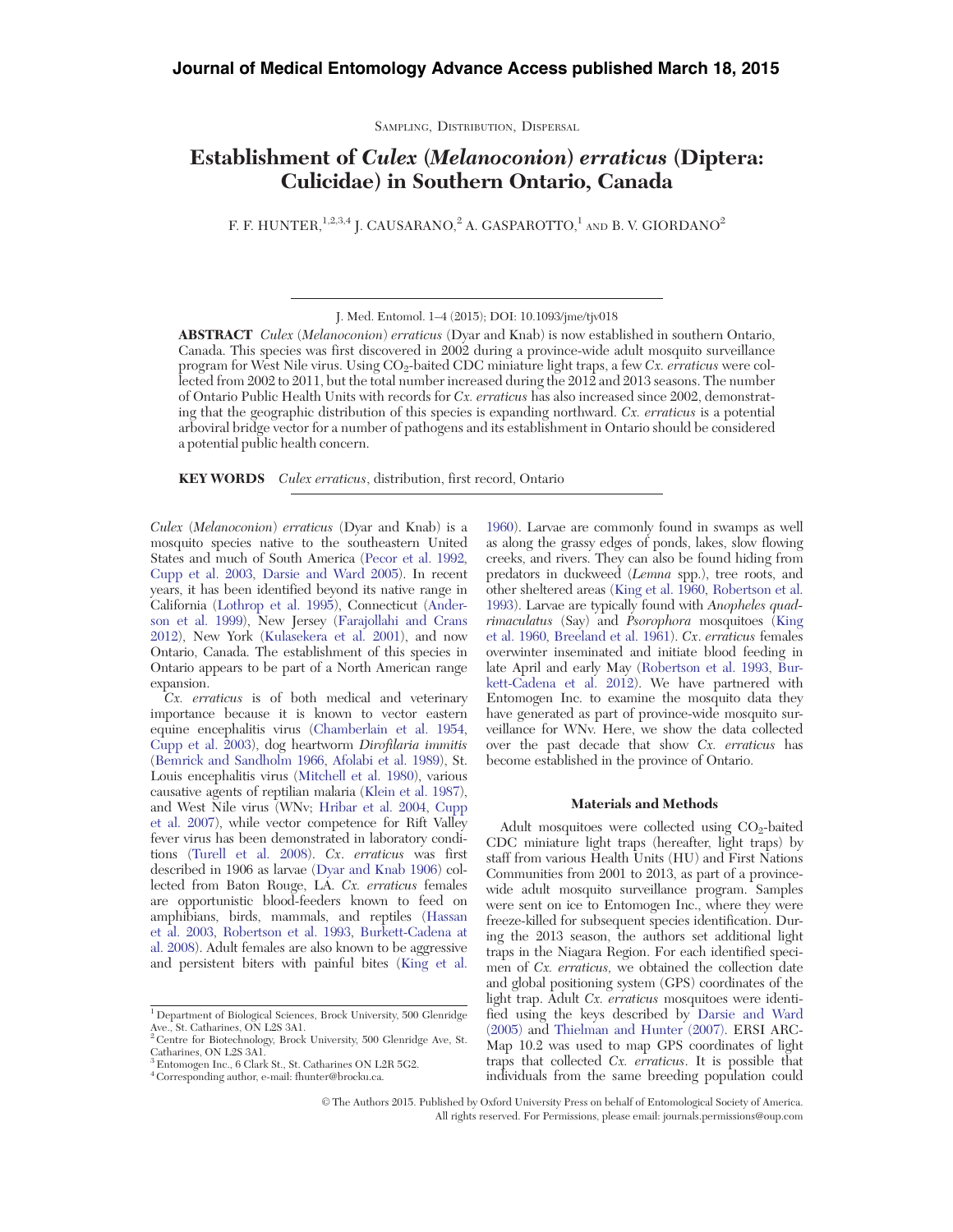be collected at different sampling sites if the distance between sites from the same year were located within the estimated flight range of an adult female Cx. erraticus (0.97–3.21 km per gonotrophic cycle; Estep et al. 2010). To separate individuals from the same breeding populations and individuals from unique breeding populations a geographic information system (GIS) proximity analysis was conducted among collection sites of the same year. We defined any two collections within a distance of 9.63 km (three times the maximum estimated flight range per gonotrophic cyle) as a single collection event.

### Results

Our collections included a total of 413 specimens (Table 1) collected from 19 HUs (Fig. 1). Data points from First Nations Communities are included in the HU, within which the First Nations are located. The first record of Cx. erraticus in Ontario was a single adult female collected in Durham Region on 28 August 2002. Two more specimens were identified in the same year on 9 September in Windsor-Essex County and on 18 September in Durham Region. In 2003, 23 specimens were collected from a single trap in Windsor-Essex County. No specimens were collected during 2004–2007. The 2008 season yielded three specimens trapped in Middlesex-London and two specimens in Lambton County. During the 2009 season, a single specimen was collected in Brant County. No specimens were collected during the 2010 season. In 2011, two specimens were collected in Halton Region. During the 2012 season, the number of collected specimens increased drastically to 339 distributed among 17 HUs. More than half of the specimens (202 of the 339) were trapped in Brant County and Lambton County. In 2013, 40 specimens were collected within six HUs. More than half of the specimens (22 of the 40) were collected in Middlesex-London and 2 specimens were collected in the Niagara Region.

Overall, the majority of specimens (398 of the 413) were collected in August and September (EPI weeks 31–40). More than half of the specimens (274 of the 413) were collected during EPI weeks 35 through 37; this corresponds to late August and early September. No specimens were collected prior to EPI week 28 or after EPI week 40.

Using GIS proximity analyses, we determined that several traps within the same sampling year could be single collection events based on the given parameters. The analysis identified 7 of the 42 sites in 2012 and 2 of the 14 sites in 2013 to be within 9.63 km of each other.

#### Discussion

These data strongly suggest that Cx. erraticus has become established in southern Ontario and is expanding its range further north (Fig. 2). The introduction of this species to Ontario is believed to be a range expansion. Hongoh et al. (2012) has hypothesized a similar scenario for Culex pipiens L. in North America using

Table 1. Number of specimens of Cx. erraticus collected during adult mosquito surveillance from 2002 to 2013 from within Ontario's Health Unit boundaries

Health Unit Year

|            | 2002           |          | 2003 2008 2009 2010 2011 |          |                |                |                | 2012 2013 Total |                |
|------------|----------------|----------|--------------------------|----------|----------------|----------------|----------------|-----------------|----------------|
| BRN        | $\theta$       | $\theta$ | $\theta$                 | 1        | $\theta$       | $\theta$       | 97             | 1               | 99             |
| CHK        | $\theta$       | $\theta$ | $\theta$                 | $\theta$ | $\theta$       | $\theta$       | 8              | 6               | 14             |
| DUR        | $\overline{2}$ | $\theta$ | $\theta$                 | $\theta$ | $\theta$       | $\theta$       | $\mathbf{1}$   | $\theta$        | 3              |
| GBO        | $\theta$       | $\theta$ | $\theta$                 | $\theta$ | $\theta$       | $\theta$       | 3              | $\theta$        | 3              |
| HAL        | $\theta$       | $\theta$ | $\theta$                 | $\theta$ | $\overline{0}$ | $\overline{2}$ | 16             | 3               | 21             |
| <b>HKP</b> | $\theta$       | $\theta$ | $\theta$                 | $\theta$ | $\theta$       | $\theta$       | $\mathbf{1}$   | $\theta$        | 1              |
| HUR        | $\theta$       | $\theta$ | $\theta$                 | $\theta$ | $\theta$       | $\theta$       | 1              | $\theta$        | 1              |
| LAM        | $\theta$       | $\theta$ | $\overline{2}$           | $\theta$ | $\theta$       | $\theta$       | 105            | 6               | 113            |
| MSL        | $\theta$       | $\theta$ | 3                        | $\theta$ | $\theta$       | $\theta$       | 15             | 22              | 40             |
| NIA        | $\theta$       | $\theta$ | $\theta$                 | $\theta$ | $\theta$       | $\theta$       | 33             | 2               | 35             |
| <b>NPS</b> | $\theta$       | $\theta$ | $\theta$                 | $\theta$ | $\theta$       | $\theta$       | 3              | $\theta$        | 3              |
| <b>NWR</b> | $\theta$       | $\theta$ | $\theta$                 | $\theta$ | $\theta$       | $\Omega$       | $\mathbf{1}$   | $\theta$        | 1              |
| OXF        | $\theta$       | $\theta$ | $\theta$                 | $\theta$ | $\theta$       | $\theta$       | 41             | $\theta$        | 41             |
| PTC        | $\theta$       | $\theta$ | $\theta$                 | $\theta$ | $\theta$       | $\theta$       | 3              | $\theta$        | 3              |
| SMD        | $\theta$       | $\theta$ | $\theta$                 | $\theta$ | $\theta$       | $\theta$       | $\overline{2}$ | $\theta$        | $\mathfrak{2}$ |
| WDG        | $\theta$       | $\theta$ | $\theta$                 | $\theta$ | $\theta$       | $\theta$       | 8              | $\theta$        | 8              |
| WEC        | 1              | 23       | $\theta$                 | $\theta$ | $\theta$       | $\theta$       | $\overline{0}$ | $\theta$        | 24             |
| YRK        | $\theta$       | $\Omega$ | $\theta$                 | $\theta$ | $\theta$       | $\theta$       | 1              | $\theta$        | 1              |
| Total      | 3              | 23       | 5                        | 1        | $\theta$       | $\mathfrak{2}$ | 339            | 40              | 413            |

Some collections were from First Nations Communities within the HU boundaries.

Abbreviations: BRN, Brant County; CHK, Chatham-Kent; DUR, Durham Region; GBO, Grey Bruce; HAL, Halton Region; HKP, Haliburton-Kawartha-Pine Ridge District; HUR, Huron County; LAM, Lambton County; MSL, Middlesex-London; NIA, Niagara Region; NPS, North Bay Parry Sound District; NWR, Northwestern; OXF, Oxford County; PTC, Peterborough County-City; SMD, Simcoe Muskoka District; WDG, Wellington-Dufferin-Guelph; WEC, Windsor-Essex County; YRK, York Region. All identifications were verified by the authors.

climate projections with increasing yearly temperatures. Our records indicate low numbers of adult females collected from 2002 through 2011. However, the 2012 season yielded the largest collections to date, spanning the greatest number of HUs. In 2013, we observed a decrease in both the number of specimens collected and the number of HUs that collected them.

Unfortunately, we have yet to collect larvae of this species, despite repeated attempts to do so. We conducted a proximity analysis among light trap locations. This resulted in 16 of the 65 traps being identified to be within the maximum suggested flight range of Cx. erraticus. Arguably, therefore, we have specimens from at least 49 independent source sites for Cx. erraticus in Ontario.

Population size for Cx. erraticus is known to be inversely proportional to the amount of precipitation (Robertson et al. 1993, Cupp et al. 2004). According to Environment Canada, the summer of 2012 had periods with drought-like conditions. During periods of drought, water levels in potential oviposition sites are decreased by evaporation; this exposes areas of high vegetation, Cx. erraticus' preferred oviposition sites. This may explain why we observed our largest collections to date during the 2012 season. Our seasonal distribution data—with peak collections in August and September—correspond to those reported by Robertson et al. (1993) for North Carolina.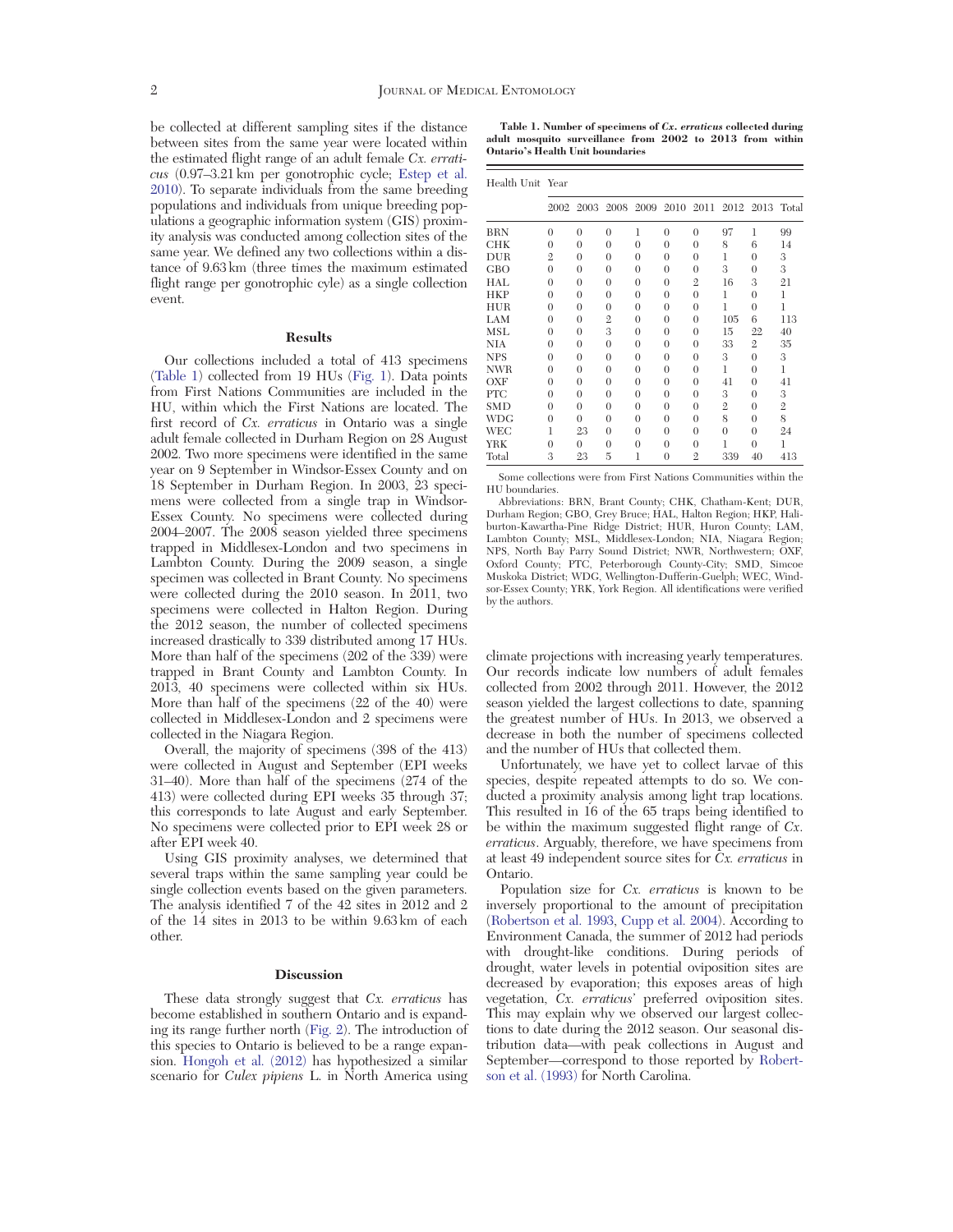



Fig. 1. Seasonal distribution of collected Cx. erraticus in southern Ontario from 2002 to 2013. \* Indicates significant peak collections (defined as being at least two standard deviations above the mean).



Collection sites that yielded Cx. erraticus in southern Ontario from 2002 to 2013. Health unit abbreviations are as Fig. 2.<br>in Table 1.

Cx. erraticus is a known vector of several pathogens, including WNv, and should be included in the list of mosquito species endemic to Ontario. Further research is required on this species' blood-feeding behaviors, larval habitat, and vector competence for WNv before we can fully understand its involvement in future epidemic years.

## Acknowledgments

We thank Health Canada First Nations Inuit Health Branch and several of Ontario's Public Health Units for access to their adult mosquito surveillance data. We thank Public Health Ontario for continuing to support the adult mosquito surveillance program in Ontario. This study was partially funded by an Natural Sciences and Engineering